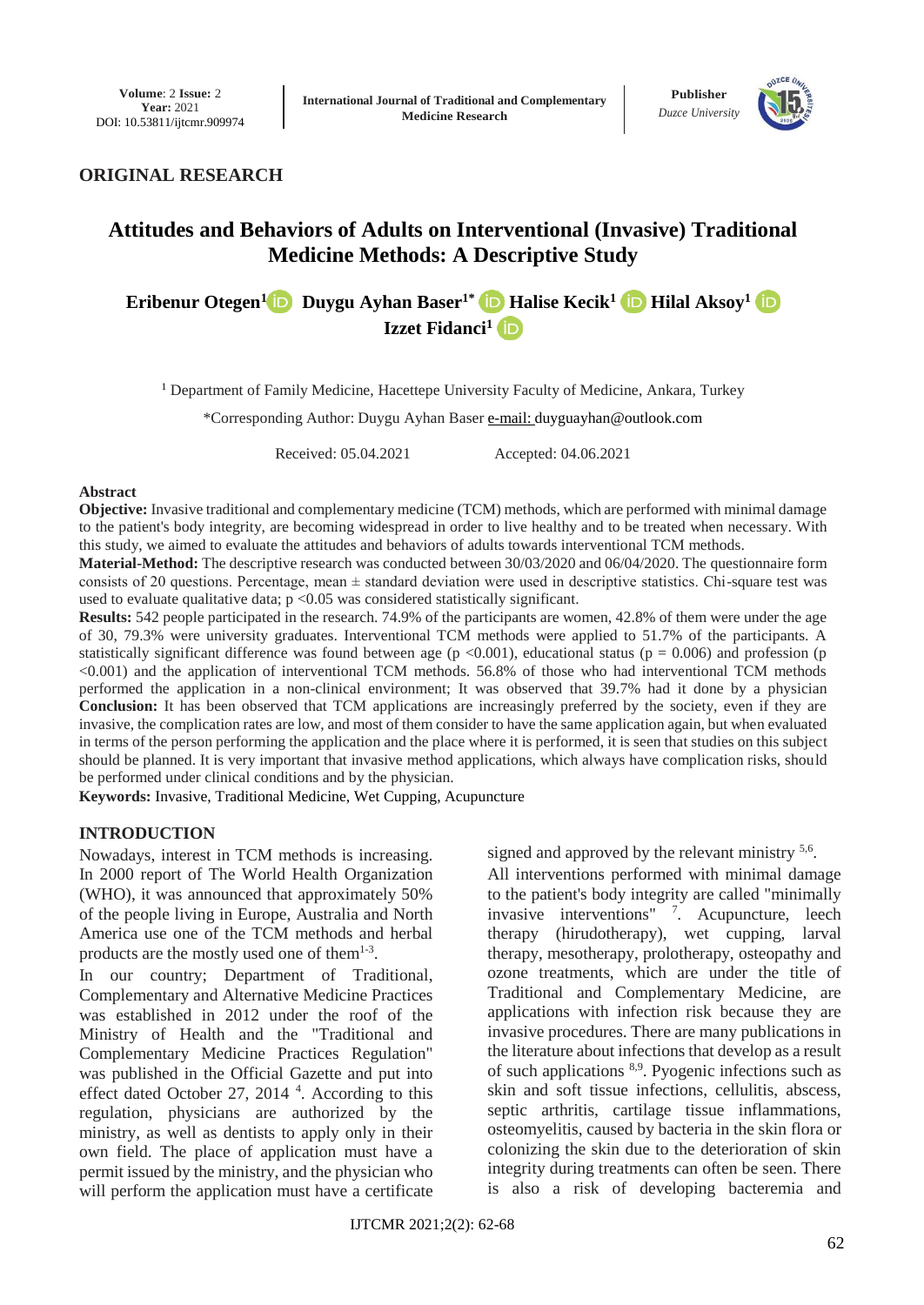

endocarditis. In addition, by not paying attention to the sterilization of the materials used during the interventions or by using the same materials to more than one person, hepatitis B, hepatitis C and HIV infection can be transmitted from blood-borne diseases <sup>10</sup>.

According to the literature review, there are various studies specific to TCM applications <sup>11-34</sup>. It is seen that these studies are related to general TCM methods or to a specific method 11-15. There has been no study evaluating the general approach to interventional TCM methods, which are methods that need particular attention for their complications and application methods. Evaluating the experience and attitudes of adult individuals on this issue may give an idea about the measures and controls that should be taken against these new methods in our country. For these reasons, we aimed to evaluate the attitudes and behaviors of adult individuals against interventional TCM methods with this research.

## **MATERIALS AND METHODS**

The descriptive research was conducted in the organization of Hacettepe University Faculty of Medicine, Department of Family Medicine between 30/03/2020 and 30/04/2020. The population of the study consists of individuals who applied to the outpatient clinics of Hacettepe University Faculty of Medicine, Department of Family Medicine. The people included in the study are those over the age of 18 who have applied to our polyclinics for any reason and who do not have a psychiatric disease. Epi Info 7 StatCalc was used to calculate the minimum sample size and the sample size was estimated as 384 adults, assuming 95% confidence interval and 5% sampling error.

A questionnaire form consisting of 20 questions, prepared by the researchers and piloted on 20 adults, was applied to adults over the age of 18 who applied to our Hacettepe University Family Medicine Polyclinics and accepted to participate in our study. The questionnaire consist of four questions (gender, age, occupation, education level) for sociodemographic characteristics answered by all participants; nine questions about interventional traditional medicine methods; seven questions prepared for people who use only interventional traditional medicine methods.

The questionnaires were administered by giving the

questionnaire form to the participants and collecting it again by the researcher after obtaining written consent. During the data collection process, the socio-demographic information of the individuals, social attitudes and behaviors towards traditional and complementary medicine methods, and the opinions of the individuals affected by the application were collected with the questionnaire form prepared by the researchers. The questionnaires were filled by the participants in an average of 5-10 minutes. The study was conducted in accordance with principles of the Declaration of Helsinki.

In the evaluation of the data, mean  $\pm$  standard deviation was used for continuous variables and the frequency table was used for qualitative data. Chisquare test was used to investigate the relationship between qualitative data. A value of  $\alpha = 0.05$  was accepted as the level of error. Data were analyzed with IBM SPSS V23.

## **Permissions**

Ethics committee approval of the research was obtained from Hacettepe University Non-Interventional Clinical Research Ethics Committee with the number GO20 / 745.

## **RESULTS**

542 people participated in the research. Of the participants 74.9% ( $n = 406$ ) were women; 42.8% (n  $= 232$ ) were under 30 years old; 17.7% (n = 96) were 51 years old and above and 79.3%  $(n = 429)$  were university graduates. The profession of  $69.5\%$  (n = 376) is not related to the field of health. 51.7% ( $n =$ 281) of the participants applied invasive traditional medicine methods at some stage of their lives. The distribution of the participants according to their general characteristics and the application of interventional traditional medicine methods are given in Table 1. A statistically significant difference was found between age ( $p \leq 0.001$ ), educational status (p=0.006) and profession  $(p<0.001)$  and the application of interventional traditional medicine methods. Interventional traditional medicine methods are used more frequently in those who are over the age of 41 and who do not have a health-related profession; It was observed that the frequency of applying interventional traditional medicine methods decreased with the increasing education level.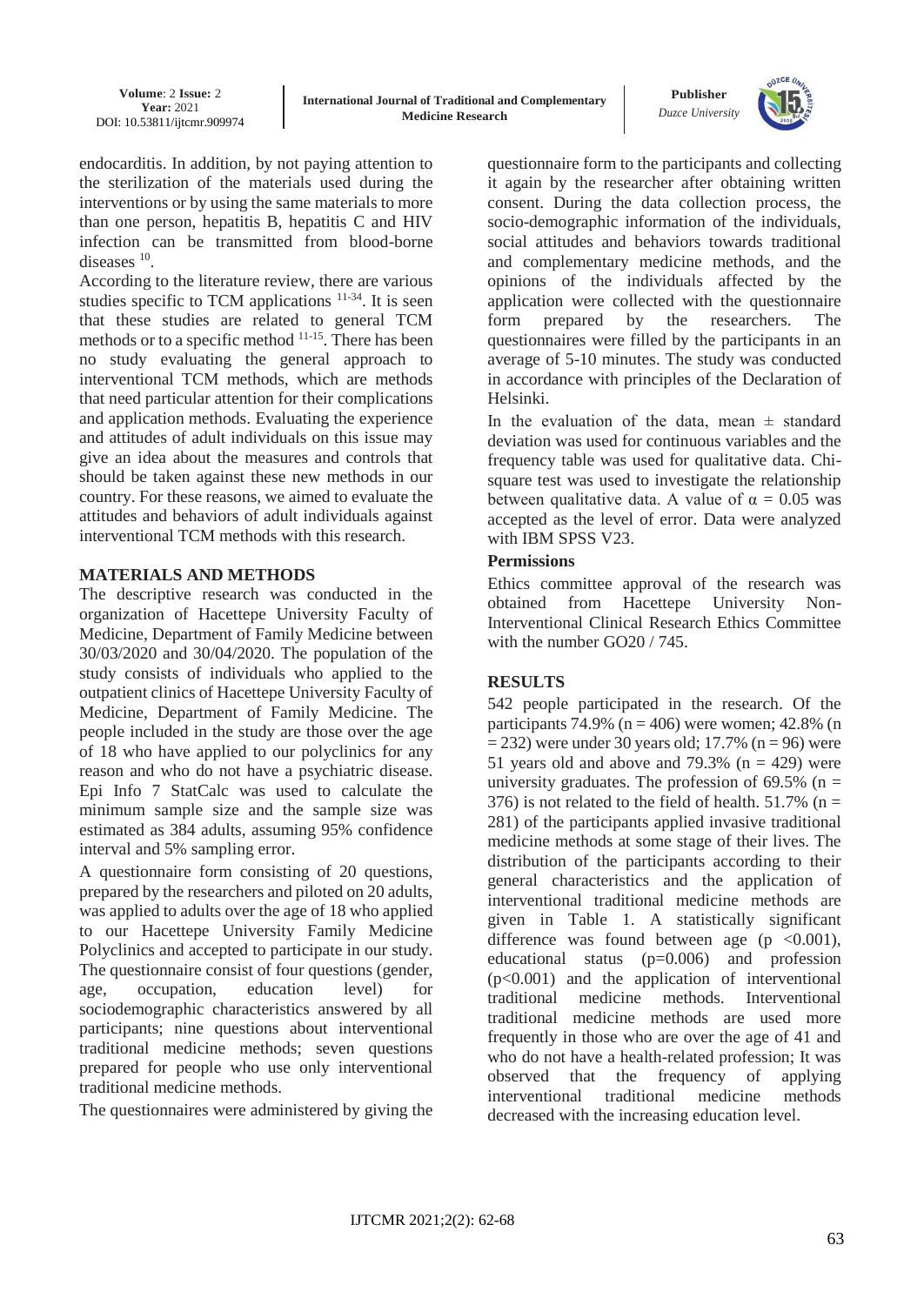

|             |  |  |  |  | Table 1. Distribution of the general characteristics of the participants according to their interventional TCM |  |
|-------------|--|--|--|--|----------------------------------------------------------------------------------------------------------------|--|
| methods use |  |  |  |  |                                                                                                                |  |

| Application of interventional traditional medicine methods                                                                                                                                                                                                                                                                                  |                   |      |               |      |              |      |       |
|---------------------------------------------------------------------------------------------------------------------------------------------------------------------------------------------------------------------------------------------------------------------------------------------------------------------------------------------|-------------------|------|---------------|------|--------------|------|-------|
|                                                                                                                                                                                                                                                                                                                                             | Total $(N = 542)$ |      | Yes $(n=281)$ |      | No $(n=261)$ |      | p     |
|                                                                                                                                                                                                                                                                                                                                             | n                 | %    | n             | $\%$ | n            | $\%$ |       |
| Age                                                                                                                                                                                                                                                                                                                                         |                   |      |               |      |              |      |       |
| 30>                                                                                                                                                                                                                                                                                                                                         | 232               | 42.8 | 84            | 36.2 | 148          | 63.8 |       |
| $31 - 40$                                                                                                                                                                                                                                                                                                                                   | 118               | 21.8 | 62            | 52.5 | 56           | 47.5 | 0.000 |
| $41 - 50$                                                                                                                                                                                                                                                                                                                                   | 96                | 17.7 | 71            | 74.0 | 25           | 26.0 |       |
| 51<                                                                                                                                                                                                                                                                                                                                         | 96                | 17.7 | 64            | 66.7 | 32           | 33.3 |       |
| Gender                                                                                                                                                                                                                                                                                                                                      |                   |      |               |      |              |      |       |
| Woman                                                                                                                                                                                                                                                                                                                                       | 406               | 74.9 | 212           | 52.2 | 194          | 47.8 | 0.765 |
| Man                                                                                                                                                                                                                                                                                                                                         | 136               | 25.1 | 69            | 50.7 | 67           | 49.3 |       |
| <b>Education</b> status                                                                                                                                                                                                                                                                                                                     |                   |      |               |      |              |      |       |
| Primary education                                                                                                                                                                                                                                                                                                                           | 41                | 7.6  | 30            | 73.2 | 11           | 26.8 |       |
| High school                                                                                                                                                                                                                                                                                                                                 | 71                | 13.1 | 43            | 60.6 | 28           | 39.4 | 0.006 |
| University                                                                                                                                                                                                                                                                                                                                  | 310               | 57.3 | 153           | 49.4 | 157          | 50.6 |       |
| Master / doctorate                                                                                                                                                                                                                                                                                                                          | 119               | 22.0 | 54            | 45.4 | 65           | 54.6 |       |
| Profession                                                                                                                                                                                                                                                                                                                                  |                   |      |               |      |              |      |       |
| <b>Health Related</b>                                                                                                                                                                                                                                                                                                                       | 165               | 30.5 | 63            | 38.2 | 102          | 61.8 | 0.000 |
| Non-Health Related                                                                                                                                                                                                                                                                                                                          | 376               | 69.5 | 217           | 57.7 | 159          | 42.3 |       |
| $C_{n}$ $\vdots$ $\vdots$ $\vdots$ $\vdots$ $\vdots$ $\vdots$ $\vdots$ $\vdots$ $\vdots$ $\vdots$ $\vdots$ $\vdots$ $\vdots$ $\vdots$ $\vdots$ $\vdots$ $\vdots$ $\vdots$ $\vdots$ $\vdots$ $\vdots$ $\vdots$ $\vdots$ $\vdots$ $\vdots$ $\vdots$ $\vdots$ $\vdots$ $\vdots$ $\vdots$ $\vdots$ $\vdots$ $\vdots$ $\vdots$ $\vdots$ $\vdots$ |                   |      |               |      |              |      |       |

Chi-square test,  $p < 0.05$  statistically significant

It was observed that  $45.5\%$  (n = 128) of the participants had wet cupping application, 20.1% (n  $= 56$ ) had leech application and 10.1% (n = 284) had acupuncture application among the interventional TCM methods. The distributions of the interventional traditional medicine methods applied are given in Figure 1.



**Figure 1.** Distribution of interventional TCM methods applied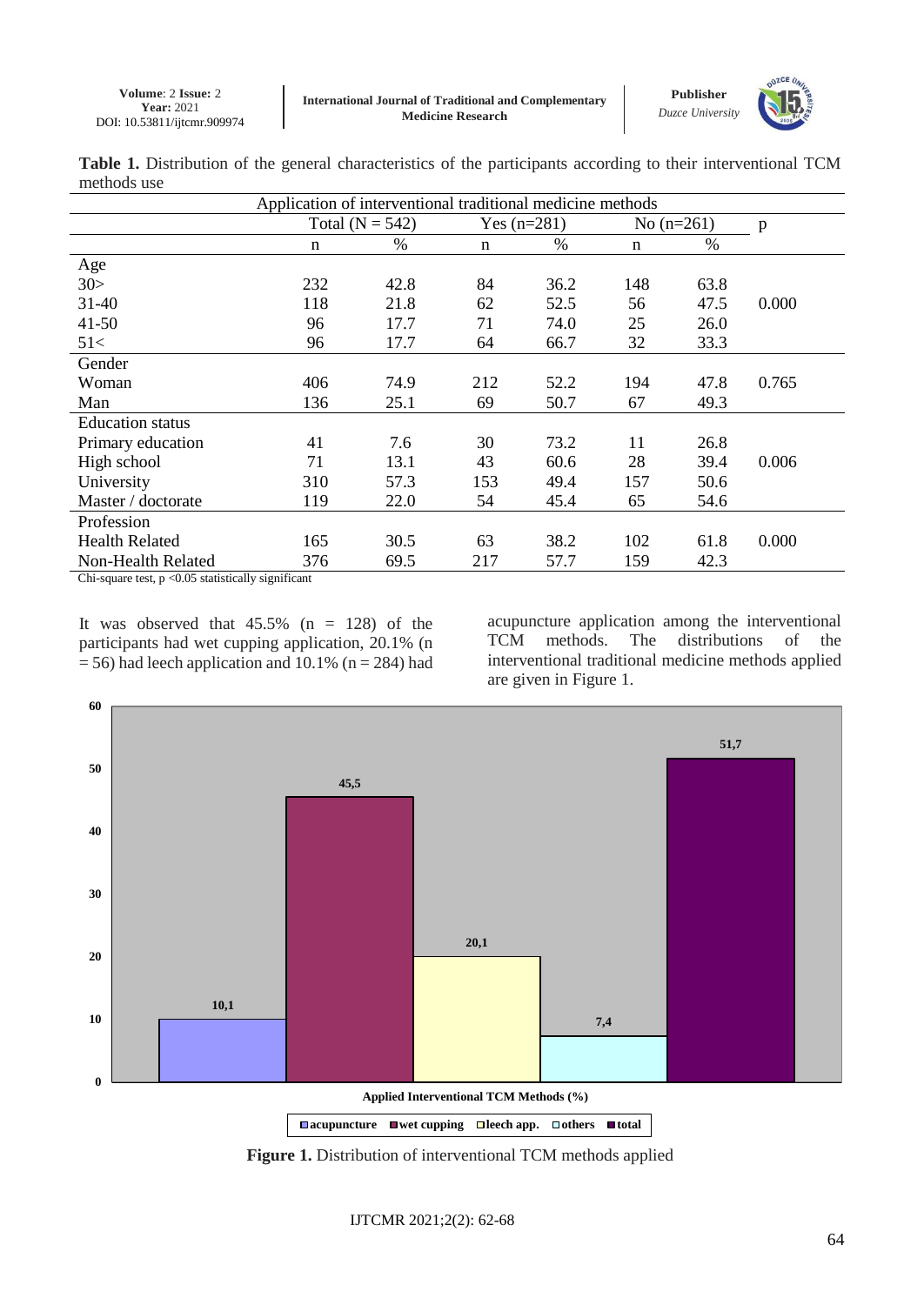

The most common reasons for those who do not have the interventional TCM application are given in Table 2. Lack of health problem and not having sufficient knowledge about the subject were reported as the most common reasons.

**Table 2.** Reasons for not applying interventional TCM methods.

|                                            | Number | Percentage |
|--------------------------------------------|--------|------------|
|                                            | (n)    | (%)        |
| Not having a health problem to require     | 138    | 25.4       |
| Not knowing enough about the subject       | 59     | 10.9       |
| Not finding it safe, hygienic              | 24     | 4.4        |
| Thinking it is not useful or not effective | 23     | 4.2        |
| Negative opinions of people who have       | 3      | 0.6        |
| previously applied                         |        |            |

While  $86.2\%$  of the participants (n = 468) had acquaintances who used TCM methods in their close environment; 76.8% ( $n = 417$ ) of them had positive opinions about the application. 73.7% of the participants  $(n = 400)$  thought that TCM methods were effective in the treatment of health problems.

The distribution of interventional TCM methods that participants will prefer when there is a need for implementation is given in Figure 2.



**Figure 2.** Distribution of interventional TCM methods to be preferred in case of need for implementation

It was found that  $56.8\%$  (n = 158) of those who applied interventional traditional medicine methods had the application done in a non-clinical environment,  $34.9\%$  (n = 96) in a private clinic, 8.2% ( $n = 22$ ) in a hospital; It was observed that 39.7% ( $n = 77$ ) had it done by a physician, 38.8%  $(n = 97)$  by a healthcare worker, and 20.7%  $(n = 44)$ to other people. 89.7% ( $n = 251$ ) of the participants who had the interventional TCM application stated that they did not experience complications, 82.2%

 $(n = 232)$  of them were observed the infection control measures / hygiene rules during the application, 4.1% did not, 13.7% of them stated that they were partially paid attention,  $75\%$  (n = 202) of them knew that the practitioner had a certificate. Of those who had the application,  $78.9\%$  (n = 210) stated that their complaints decreased after the application, 14.1% ( $n = 35$ ) had no effect, 7% ( $n =$ 25) stated that their complaints completely disappeared and 83,7% of them reported that they might consider getting the same practice done again.

## **DISCUSSION**

In the study aiming to evaluate the attitudes and behaviors of adults against interventional TCM methods, approximately half of the participants had the interventional TCM method applied, the most frequent application of wet cupping, followed by leech application and acupuncture application; It was observed that interventional TCM methods were used more in people aged 41 and over, those who did not have a health-related profession, and as the level of education decreased. About half of those who have these methods done in a nonclinical environment; It was observed that approximately one third of them had it done by physicians and one fifth by non-medical people.

When examined the researches done in Turkey and the world, seems to be on the research of all TCM methods or specific methods. In the literature, there is no study focusing on interventional TCM methods. Using TCM method frequencies in studies in Turkey be differentiated between 30-65% 16-21, this frequency varies between 24-90% in international studies  $^{22-25}$ . In our study, 51.7% (n = 281) of the participants had interventional TCM methods applied at some stage of their lives. We saw that the people participating in our study preferred wet cupping among the interventional TCM methods, followed by leech application and acupuncture application. When looking at the studies questioning the use of all TCM methods in our country; in a study conducted with family health center applicants, 39.7% of the most common was wet cupping; 17.7% used leech, 16.1% acupuncture, 13.7% phytotherapy; in a study conducted in Kayseri, 37.2% of them used phytotherapy, 19.5% of them used bottle drawing, 6.8% of them used wet cupping  $26$ ; in a study conducted with medical faculty students, 33.3% of them used phytotherapy, 11.5% of them used wet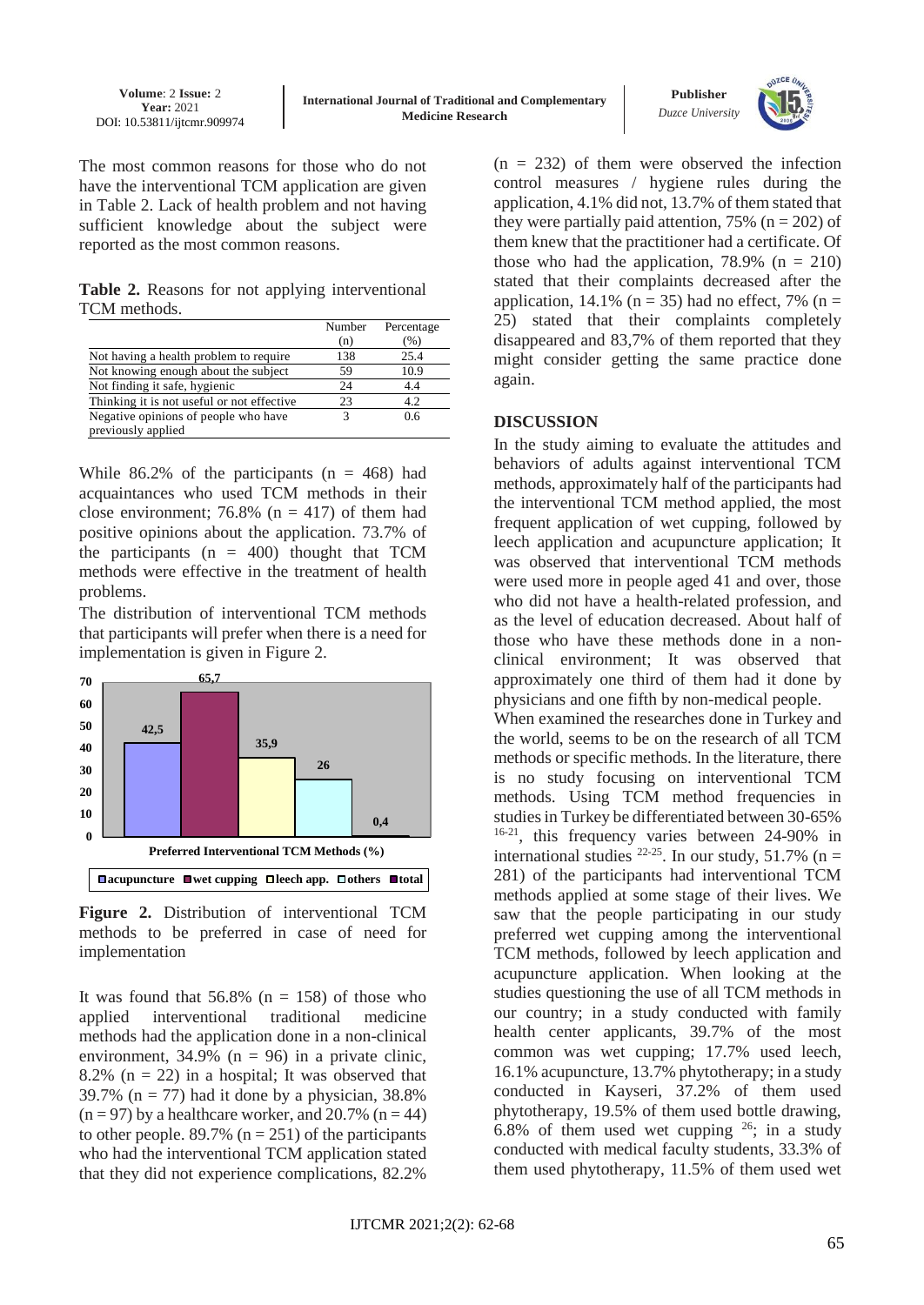

cupping,  $6\%$  of them used acupuncture  $27$ ; in another study conducted in Nevşehir, it was observed that 70.1% of them frequently preferred herbal treatment methods <sup>28</sup>. Phytotherapy is one of the most frequently used methods in international studies, followed by practices such as massage, yoga, and acupuncture  $23,24,30$ . In studies conducted in our country, all TCM methods were questioned and it was seen that interventional TCM methods were among the most common methods. Therefore, although our study evaluates the frequency of use of a particular group of methods; The fact that interventional TCM methods are among the most commonly used methods among general methods may explain the high frequency of interventional TCM use in our study. In international studies, interventional TCM methods are not among the most frequently used methods, it is thought that this is related to the application conditions, permits and the regulations applied in the countries.

In our study, when the factors related to the use of interventional TCM methods of the participants were examined, it was found that more interventional traditional medicine methods were used in those aged 41 and over and those who did not have a health-related profession; It was observed that the frequency of application of interventional traditional medicine methods decreased with the increasing education level. When the factors affecting the use of TCM methods in the literature are investigated; In a study conducted in Kayseri, those who are over 50 years old, married, and have not completed any school use TCM methods more <sup>26</sup>; In a study conducted in Nevşehir, TCM methods were preferred more frequently in the 70-79 age group and in the illiterate  $28$ ; According to a study conducted in Isparta, it was determined that those who were married and graduated from primary school and below preferred TCM methods more <sup>29</sup>. In international studies, the effect of factors such as gender, educational status and social level on the tendency to TCM methods has been shown <sup>30</sup>, and it is stated that the use of TCM increases with the decreasing education level in general. In line with the results of our study, it was emphasized in other studies that the use of TCM increased with increasing age. The relationship between educational status and use of TCM has resulted differently in various studies; Although it is seen in some studies that as the education level increases, the use of TCM decreases in accordance with our study  $^{26,28,29}$ ; In some, contrary to our study, it was stated that TCM methods are used more as the education level increases <sup>23,31-33</sup>.

In our study, the reasons for not having the interventional TCM application were evaluated. The most common reasons for not having it done are; They were reported as not having a necessary health condition and not having sufficient information about the subject. Similar to our study, it has been observed in national studies that those who do not prefer TCM applications do not prefer these applications because they do not need it or because they do not believe it is useful 17,18. In international studies, it is seen that the rate of those who do not use it because they find scientific evidence insufficient is high <sup>34</sup>.

In our study, most of our participants (86.2%) had acquaintances in their close environment who used the interventional TCM method; Most of them (73.7%) had positive opinions about the implementation. As the interventional TCM methods to be preferred in a situation where application is required, we saw that wet cupping is the most preferred method, followed by acupuncture and leech applications.

In our study, approximately half of the participants applied interventional TCM methods; However, it was observed that most of them had the application done in a non-clinical environment, the number of people who had this done by a physician was quite low (39.7%) and 75% knew that the person who performed the application had a certificate. As stated in the regulation, it is reported that all TCM methods can only be applied by certified physicians and dentists to apply only in their own field, and the place of application must have a permit issued by the ministry <sup>4</sup>. This result shows that the applicants do not have complete information about the conditions of these applications. Lack of knowledge about the person performing the application and the place, especially in interventional applications with risk of complications and making applications in wrong people and environments are very risky situations in terms of public health. In this respect, inspections should be carried out more frequently and the public should be informed about these frequently used methods by the right people.

In our study on interventional TCM applications with a risk of complications, the number of people who had complications among those who had the application were found to be quite low. In many studies, similar to our study, it was stated that there were few complications. While the complications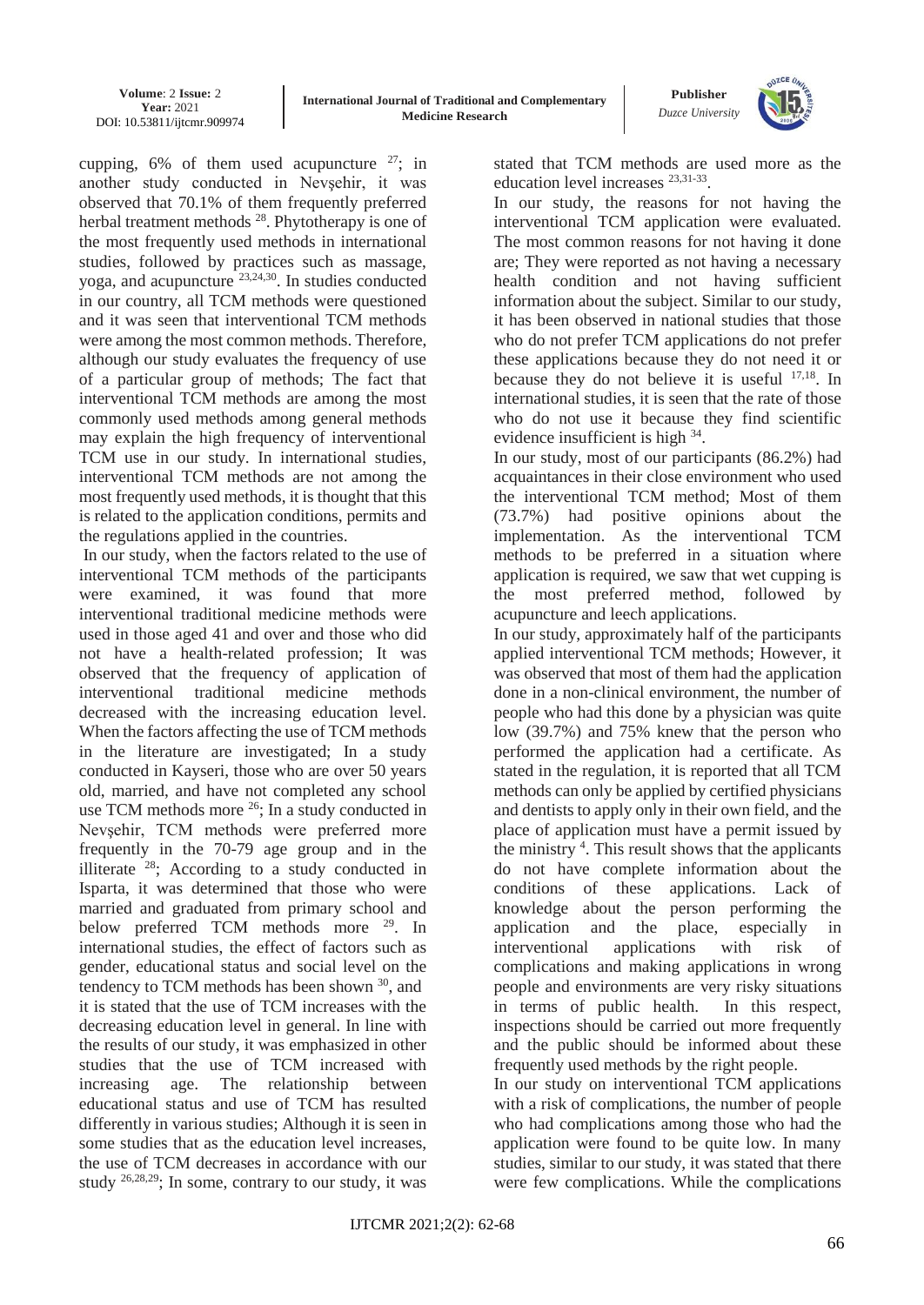**Volume**: 2 **Issue:** 2 **Year:** 2021 DOI: 10.53811/ijtcmr.909974

**Publisher** *Duzce University*



faced by our participants were bleeding, skin and soft tissue infection-abscess, palpitations-fainting and other complications; When we look at the literature, we see that the most common side effects and complications with leech application are local skin lesions, bleeding, anemia, allergies, and infection <sup>8</sup> , and there are case reports such as lymphangitis after leech application . Complications caused by acupuncture are reported to be associated with not paying attention to sterility at the intervention site or systemic infections during the application <sup>8</sup>.

### **Limitations**

The most important limitation of our study is that it is a descriptive study and it was conducted only with people who applied to the outpatient clinic. Due to the fact that the study was conducted during the COVID 19 pandemic, which affected the whole world, the variety of patients according to the age groups of the people who applied to our clinic decreased. For these reasons, the results of the study cannot be generalized to the entire adult population.

#### **Superior aspects**

Studies conducted in Turkey and in the world, is on the general TCM methods or specific methods. There is no study focusing on interventional TCM methods. We think that this study, which evaluates the usage frequency, satisfaction, complication status and application conditions of these applications, which always carry the risk of complications, will shed light on the literature.

## **CONCLUSION**

Based on these results; In the sample of our study, it was observed that TCM applications were increasingly preferred by the society, even if they were invasive, the complication rates were low and most of them thought to have the same application again, but the results were not very pleasant when evaluated in terms of the person who performed the application and the place where it was performed. In particular, it is very important that invasive methods, which always have a risk of complications, are performed under clinical conditions and by the physician. Public trainings, public service announcements and information brochures on this subject are of great importance.

### **ACKNOWLEDGEMENTS**

During this study, any pharmaceutical company that has a direct connection with the subject of the research, a company that provides and / or produces medical tools, equipment and materials, or any commercial company, during the evaluation process of the study, financial and / or no moral support was received.

#### **Conflict of Interest**

Regarding this study, the authors and / or their family members do not have a scientific and medical committee membership or relationship with their members, consultancy, expertise, working status in any company, shareholding or similar situations that may have a potential conflict of interest.

### **REFERENCES**

- 1. Ünal M, Dağdeviren HN. Geleneksel ve tamamlayıcı tıp yöntemleri. Euras J Fam Med. 2019;8(1):1-9.
- 2. Mollahaliloğlu S, Uğurlu FG, Zafer Kalaycı M, Öztaş D. Geleneksel ve Tamamlayıcı Tıp Uygulamalarında Yeni Dönem. Ankara Med J. 2015; 15(2):102-105.
- 3. World Health Organization. General guidelines for methodologies on research and evaluation of traditional medicine. Geneva: World Health Organization, 2000. Date of access: 15/01/2021
- 4. Resmi Gazete. Geleneksel ve Tamamlayıcı Tıp Uygulamaları Yönetmeliği. 27.10.2014; Sayı: 29158. Date of access: 15/01/2021
- 5. Karahanci ON, Öztoprak ÜY, Ersoy M, Zeybek Ünsal Ç, Hayirlidağ M, Örnek Büken N. Geleneksel ve Tamamlayıcı Tıp Uygulamaları Yönetmeliği ile Yönetmelik Taslağı'nın karşılaştırılması. Türkiye Biyoetik Dergisi. 2015; 2 (2): 117-26.
- 6. [https://getatportal.saglik.gov.tr/TR,24683/geleneksel-ve-tamamlayici-tip-nedir.html.](https://getatportal.saglik.gov.tr/TR,24683/geleneksel-ve-tamamlayici-tip-nedir.html) Date of access: 15/01/2021
- 7. [https://www.fizyolojiktibbibilgiler.com/2019/06/invaziv-nedir-invazyon-ne-demektir.html.](https://www.fizyolojiktibbibilgiler.com/2019/06/invaziv-nedir-invazyon-ne-demektir.html) Date of access: 15/01/2021
- 8. Duruhan S, Biçer B, Tuncay MS, Uyar M, Güzel S. Sülük Uygulamasının Komplikasyonları. Integr Tıp Derg. 2015;3(1):16-20.
- 9. Tamam C, Tamam B, Tamam Y. Hirudoterapi Komplikasyonu Olarak Enfeksiyon Olgusu. Journal of Complementary Medicine, Regulation and Neural Therapy. 2019; 13 (1), 14-6.
- 10. Toptan H, Kaya T, Altındiş S, Geleneksel ve Tamamlayıcı Tıp (GETAT) Uygulamalarında Enfeksiyon Kontrol Önlemleri, Hijyen ve Çalışan/Hasta Güvenliği. J Biotechnol and Strategic Health Res. 2019;3(Özel Sayı):168-72.
- 11. Ayhan H. ve Mollahaliloğlu S. Tıbbi Sülük Tedavisi: Hirudoterapi. Ankara Medical Journal. 2018;18(1):141-8.